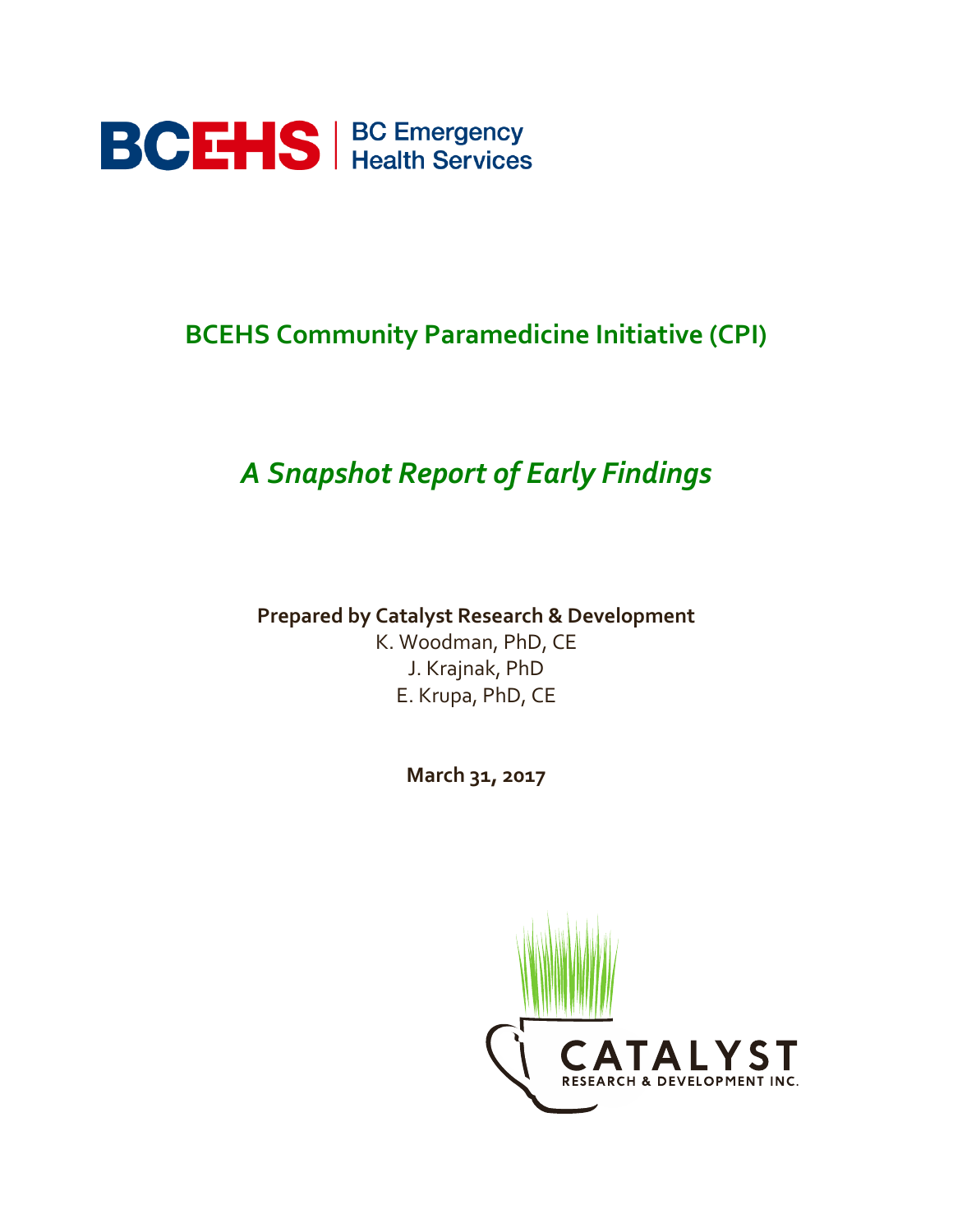## **Table of Contents**

# **Acknowledgements**

We thank the many individuals who contributed to the implementation of the CPI:

- **The regional training officers and Health Authority leaders for their thoughtfulness, timely** observations and feedback on implementation issues;
- **The communities that have welcomed community paramedicine;**
- The local health professionals who serve residents and have accepted the CPs; and,
- **The CPI project team for its input and guidance on the project.**

Thank you for your willingness to work together to create positive change that will help patients and residents be as healthy as they can be.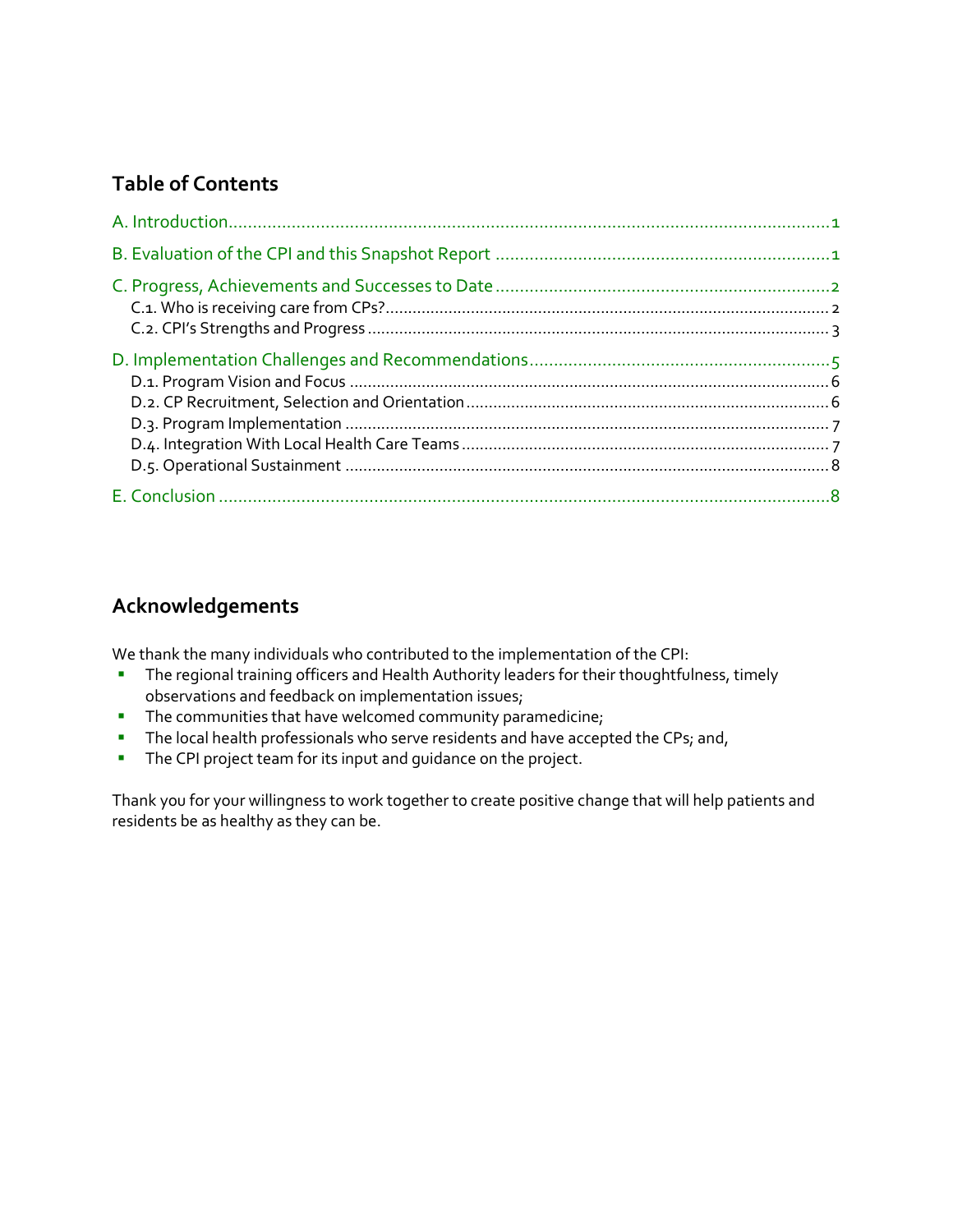# <span id="page-2-0"></span>**A. Introduction**

The Community Paramedicine Initiative (CPI) was launched in April 2015 with nine prototype communities, followed by a provincial rollout that began in late April 2016 with the announcement of the first rural and remote communities that will receive the services of community paramedics, including the prototype communities. By the end of 2018, the CPI will have enabled more than 80 fulltime equivalent (FTE) community paramedics (CPs) to provide much needed primary care services in more than 75 rural BC communities<sup>1</sup>. BC Emergency Health Services (BCEHS) leads the CPI, working **closely** with others to implement the initiative, including BC's Ministry of Health, regional Health Authorities, the Ambulance Paramedics of BC (CUPE Local 873), the First Nations Health Authority, the rural communities and their local health professionals, and others.

#### **The two primary objectives for the CPI are:**

- **1.** Contribute to the **stabilization of paramedic staffing** in rural and remote communities by introducing community paramedics with the ability to augment additional shifts in emergency response capabilities.
- **2. Bridge health service delivery gaps** in communities, identified in collaboration with local primary care teams and consistent with the paramedics' scope of practice.

Community paramedicine in BC is intended primarily for patients 65 years and older who are living with chronic conditions such as heart failure (HF), chronic obstructive pulmonary disease (COPD), and diabetes, or are at risk of falls.

## <span id="page-2-1"></span>**B. Evaluation of the CPI and this Snapshot Report**

BCEHS is using evaluation to improve the CPI, advance primary health care services in rural BC, and achieve its quadruple aims to contribute to improvements in: human resources and health system capacity; patient experience; health of populations; and potential for reduced cost. It is building its capacity to gather and use evidence to inform decisions.

**The evaluation framework for the CPI** was developed in 2015 and approved by the CPI Evaluation Advisory Committee in January 2016. The framework outlines all major evaluation components including: Theory of Change, program logic, methodology, specific data collection methods, draft data collection tools, and timelines.

**This report provides a snapshot** of progress, achievements and challenges in the 10 months of implementation (May 1, 2016 to February 28, 2017), based on the following:

- Records of services provided from May 1, 2016 to February 28, 2017 by community paramedics (CPs) and regional training officers (RTOs);
- Key informant interviews with Health Authority managers and administrators (n= 6); and;
- A focus group with regional training officers (RTOs,  $n=5$ ).

<sup>&</sup>lt;sup>1</sup> By the end of 2017, 75 BC communities will be served by 107 part-time CPs (56.5 FTEs). An additional, 23.5 FTEs will be recruited by March 2018.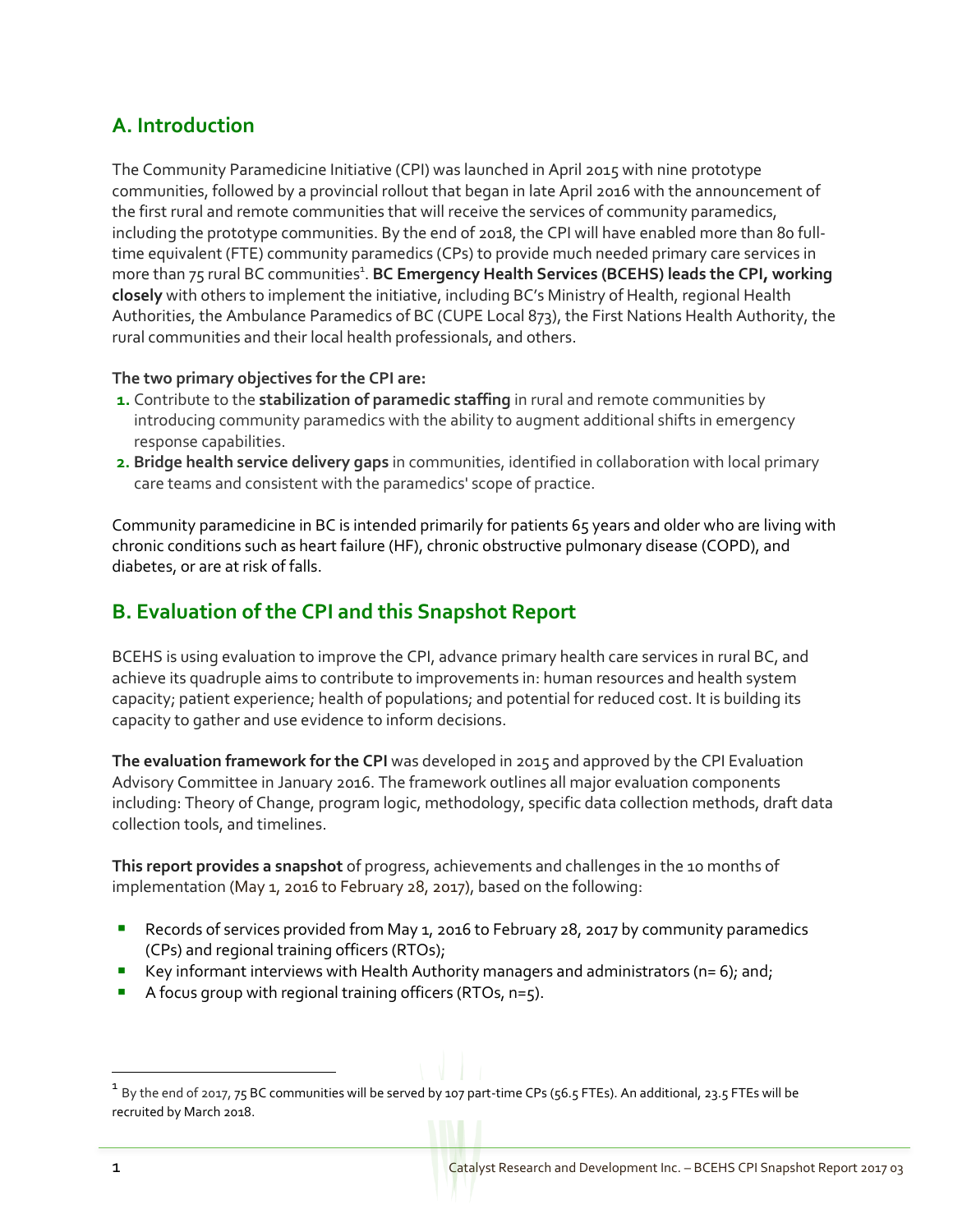The quantitative "records of services" data shows the number of patients seen and types of services provided by CPs and RTOs through to February 28, 2017. The qualitative data, gathered during March 2017, illuminates aspects of progress and achievements, as well as challenges encountered, and identifies recommendations for addressing these challenges.

# <span id="page-3-0"></span>**C. Progress, Achievements and Successes to Date**

The CPI integrates a patient-focused approach to enable patients to receive specified care and support they need in their homes. This approach is embedded in the CPI orientation curriculum and reinforced in practice by mentors. As a result, the CPs are well positioned to work within their scope of practice (i.e., prevention, health promotion and primary health care services) to achieve the intended outcomes. **Figure 1. CPI Way of Working**

The analysis presented below indicates promising trends that, when realized, will result in substantive contributions to the initiative's intended outcomes.

### <span id="page-3-1"></span>**C.1. Who is receiving care from CPs?**

**From May 1, 2016 to February 28, 2017, CPs and RTOs<sup>2</sup> provided care to a total of 243 British Columbians living in rural and remote communities selected for community paramedicine. Of the 243 unique patients:**

- **147 patients were seen in 19 selected communities within Northern Health;**
- **55 were seen in the two prototype communities within Interior Health; and,**
- **41 were seen in the four prototype communities within Island Health.**



**On average, CPs visited patients six times** and provided services including but not limited to blood pressure monitoring, physical assessment, medication review, diabetes follow-up and falls risk screening.

#### **The majority of primary health care services provided to patients within their homes fall within these areas:**

- **Health and Physical Assessments** (including vitals check, "friendly visits," and weight checks) to support and stabilize patients with chronic conditions such as CHF and diabetes.
- **COPD-related Care** (including oxygen saturation checks and inhaler medication)
	- $\checkmark$  COPD exacerbation results in more hospitalizations than any other chronic disease<sup>3</sup>.

<sup>&</sup>lt;sup>2</sup> CPs were hired into and began providing services in the nine prototype communities in mid-October 2016. Prior to this, CP services in the prototype communities were provided by appointed RTOs.

<sup>3</sup> *The Human and Economic Burden of COPD: A Leading Cause of Hospital Admission in Canada*, February 2010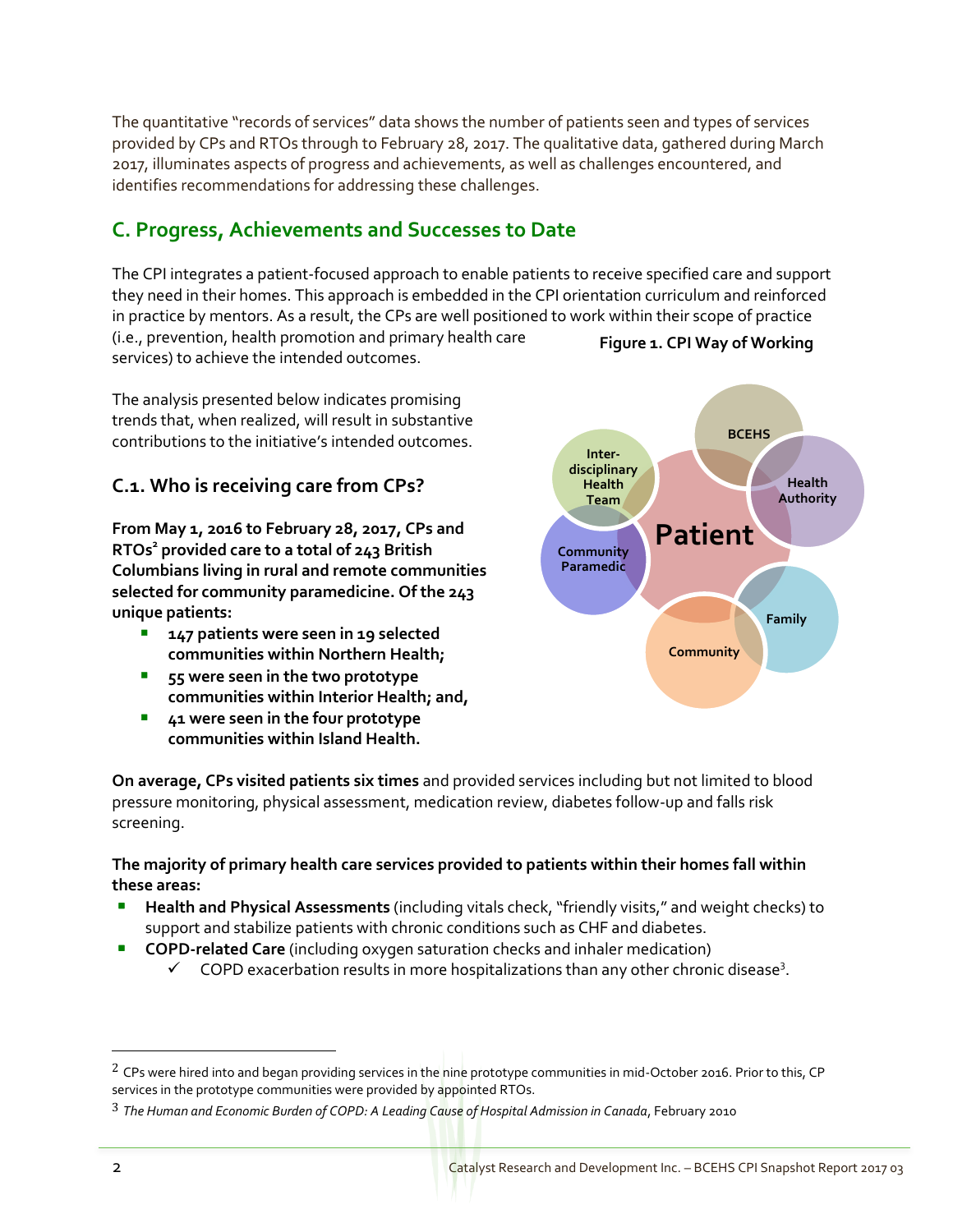- **Falls Risk and Safety Assessments** (including home safety screening)
	- $\checkmark$  Falls are the main reason older adults lose their independence<sup>4</sup>.

**CPs and RTOs also provided other services in rural communities,** such as leading or participating in community health education and promotion sessions. From January 2016 to February 2017, CPs and RTOs participated in **638 community events**. In the first few months on the job, CPs actively promoted their presence and the program within their communities. As they became more established, CPs spent more time participating in community events (e.g., health and wellness fairs, car seat checks). This provided opportunities for collaboration with other health service providers and allowed CPs to become more engaged in community life, increasing CP program visibility amongst residents across the age continuum.

### <span id="page-4-0"></span>**C.2. CPI's Strengths and Progress**

The respondents noted early signs of the initiative's strengths and early contributions to progress in each of the four Quadruple Aim areas.

### **1. Improving Human Resources and Health System Capacity**

Respondents believe the initiative is helping reduce gaps in service. Respondents described how community paramedicine is helping health system leaders and local health professionals to focus more on the people receiving care, and think about how care is provided. This has led to local health care teams changing their approach to providing services, and the ability to provide services they could not provide before the CPI.

*Community paramedicine provided a forum for Health Authority (personnel) to look at the patient's journey from different perspectives, and work to improve that journey . . . Community paramedicine brought staff together to discuss issues on a deeper level, and collaborate across disciplines and organizations.* **Health Authority Interviewee**

#### **Figure 2. Quadruple Aim projects are designed to contribute to improvement in four areas**



**Most respondents indicated that the necessary supports for community paramedicine appear to be in place.** Relevant administrators and service providers are aware of the program. They see the increase in human resources as a valuable addition to the health service system, as well as to communities in rural areas.

#### *CPs are becoming a part of "the health care team" - not just people that pick-up and drop-off (patients).* **RTO Focus Group Participant**

**Integrating community paramedicine** into the health care system without replacing any other health care professionals has been a key consideration throughout the planning and implementation of the CPI. RTOs and Health Authority representatives agreed that CPs have collegial relationships and

<sup>4</sup> *Seniors' Falls in Canada, Second Report*, 2014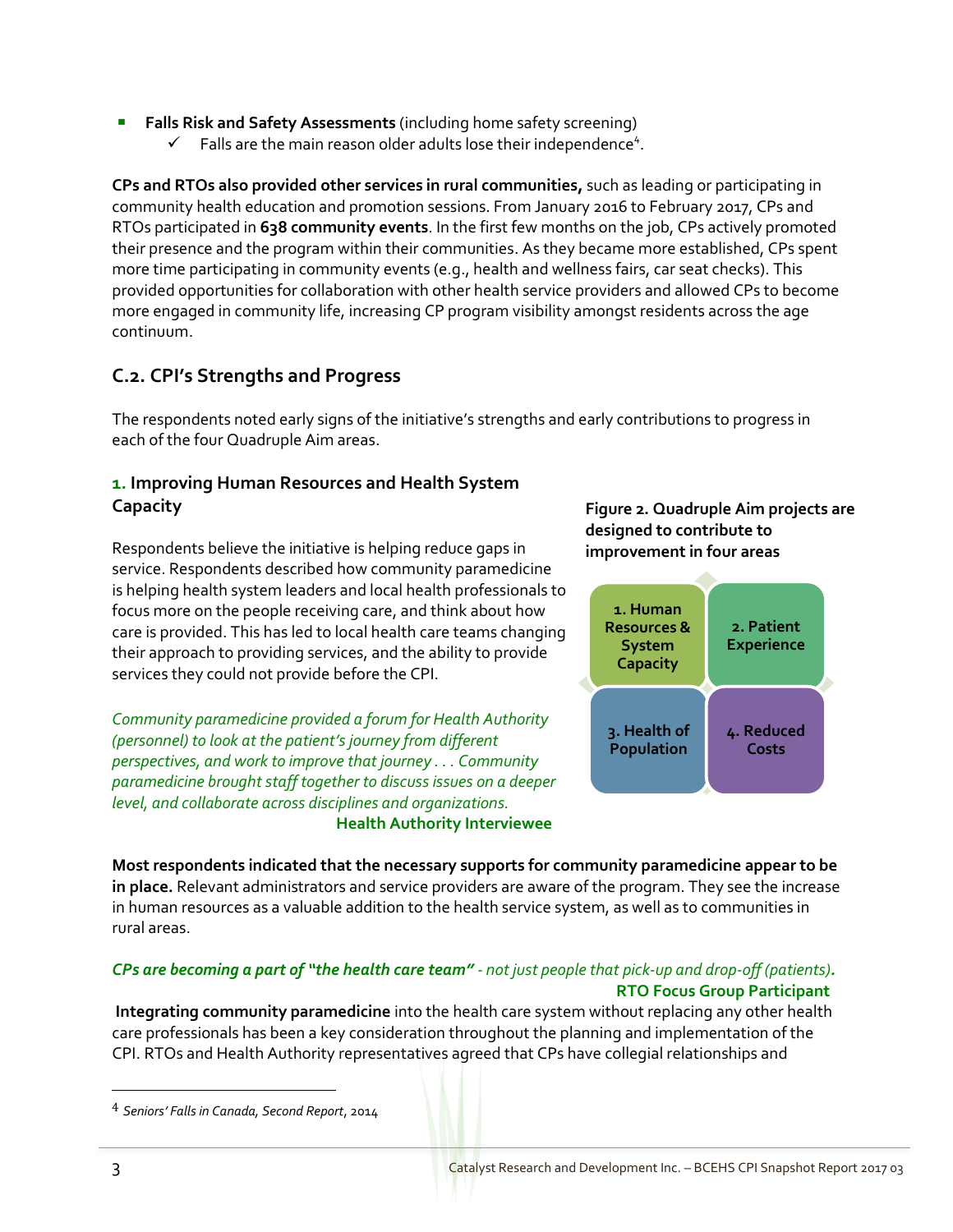partnerships with other local professionals, including physicians. As they work together, the professionals are seeing one another's' skills and commitment to improved care and patient health. Respondents report this is also improving communication between CPs and health care team members, along with team attitudes towards paramedics.

#### **Some respondents noted that the morale of health care providers in remote areas has improved**.

They see that CPs enable vulnerable patients to receive the assistance and continuity of care they need. The services CPs provide are missed when absent (e.g., on holiday), and several respondents suggested that full-time coverage (including weekends) be considered as it benefits all involved.

**Most respondents agreed that CPs are generally taking the initiative** to understand and respond to their communities and colleagues, individuals in their care, and systems within which they work. They report the CPs appear to be satisfied in their roles and appreciate the importance of helping people stay healthy and remain at home. Respondents agreed that CPs bring benefits to residents, communities, the health system, and ambulance services.

#### **2. Improved Patient Experience**

*We can do things we weren't able to do before . . . bringing benefits to residents and communities, and the health (system) . . . We improved discharge planning (and follow-up) . . . We think we are seeing a decline in the number of medically unnecessary 911 calls and ER visits." 5*

#### **Health Authority Interviewee**

The respondents reported that the factors associated with improving patient experience are recognized and increasingly addressed.<sup>6</sup> Resident awareness is growing through communications in advance of the CPs working in the community, the CPs' engagement in community events, and collaborative work with other local health care providers.

Respondents also reported that residents have expressed their appreciation for **access** to a familiar, local person to assist with health concerns.

#### *In the past, the first thing folks said to a new health care provider was 'When are you leaving?' Now that the CPI is entrenched they won't have to think that way."*

#### **RTO Focus Group Participant**

Several respondents noted the following:

- **CPs have regular contact with patients and monitor their conditions. Doing so reduces patients'** anxiety about their health and helps them understand what to do.
- **Patients appreciated having an additional health professional to provide appropriate assistance in** their home, and are feeling less anxious and more secure in the knowledge a paramedic will come if needed.

<sup>&</sup>lt;sup>5</sup> This cannot be stated with certainty as this hasn't been proven yet; relevant data will be included in final reporting.

 $^6$  Note that we did not gather direct patient experience for this "Snapshot" report. This will be included in final reporting.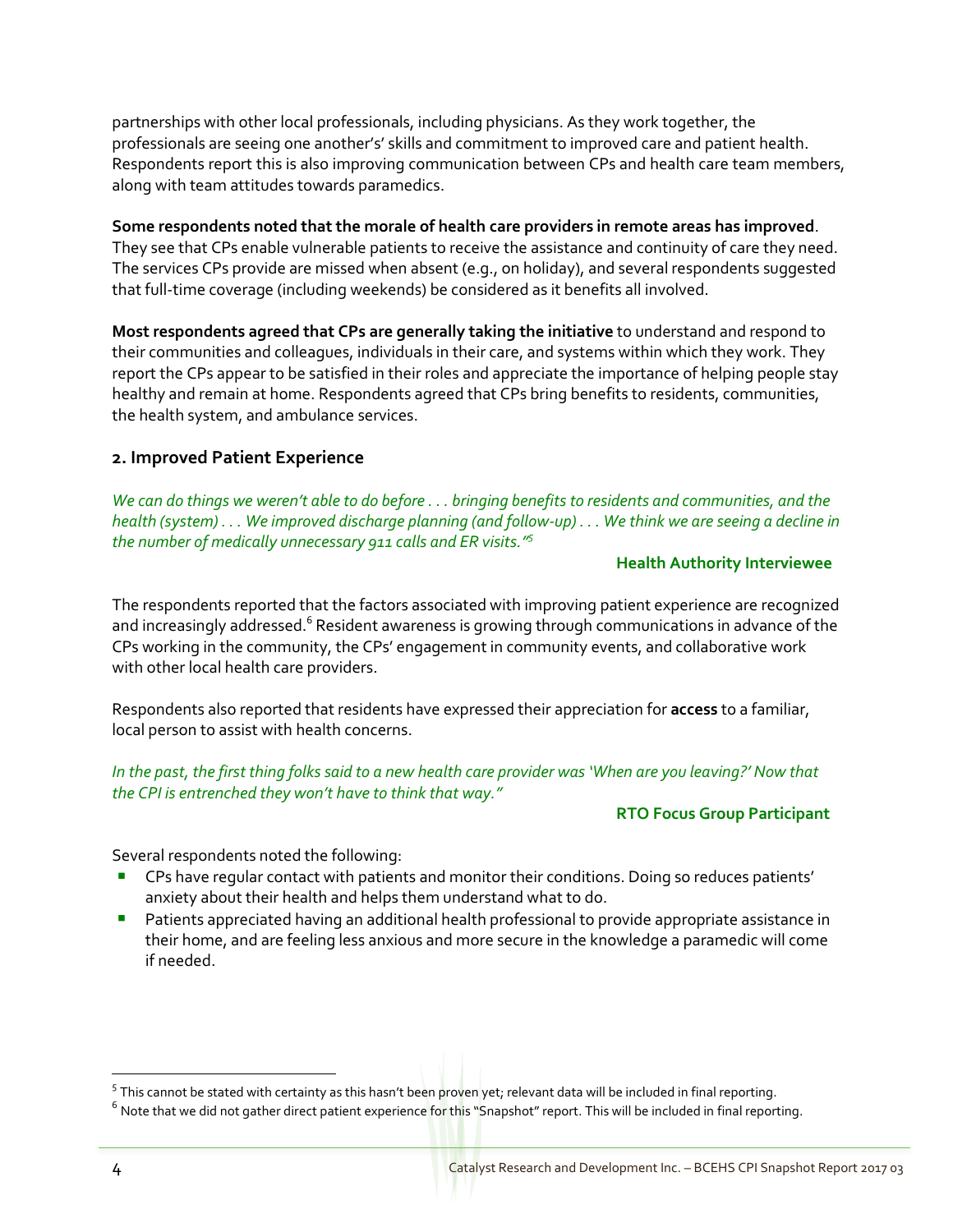**First Nations communities have welcomed the services that CPs are providing. CPs are helping to 1** reduce a sense of isolation from health services, and there appears to be great potential to further strengthen these relationships.

#### **3. Improved Health of Populations**

While it is premature to speak to the improvement of health outcomes of the communities served by CPs, this data shows a positive trend. For example, although CPs have only been in place a brief time, they are already seen as problem-solvers and key players in providing primary care services and addressing health barriers. Examples of problem-solving that were shared by those interviewed were a patient who was losing weight and the CP found it was not due to illness, but because the patient needed new dentures; and another patient was not taking their pills as prescribed because , as the CP discovered, they had difficulty swallowing.

CPs are generally seen as knowledgeable, trusted health professionals, and are appreciated for their service to patients outside of emergency situations.

*The primary care team can now do more upstream in prevention, though still in the context of helping an individual manage their chronic condition. The team would like to do more in prevention, but are doing as much as they can with the resources available.*

#### **Health Authority Interviewee**

#### **4. Potential for Reduced Cost**

Health Authority interviewees observed that the value of the services provided by CPs is already apparent and projected there will eventually be reduced costs to the health system. Those respondents working in the communities reported their impression that 911 calls and unnecessary visits to the ED have decreased for those using the service frequently. These perceptions will be explored through a review of health services utilization data.

### <span id="page-6-0"></span>**D. Implementation Challenges and Recommendations**

Overall, the evidence gathered indicates that the CPI is progressing well. Where relevant, the respondents noted challenges and suggested recommendations to reinforce the positive trend. Their responses are organized under five themes:

- **1.** Program Vision and Focus
- **2.** CP Recruitment, Selection and Orientation
- **3.** Program Implementation
- **4.** Integration with Local Health Care Teams
- <span id="page-6-1"></span>**5.** Operational Sustainment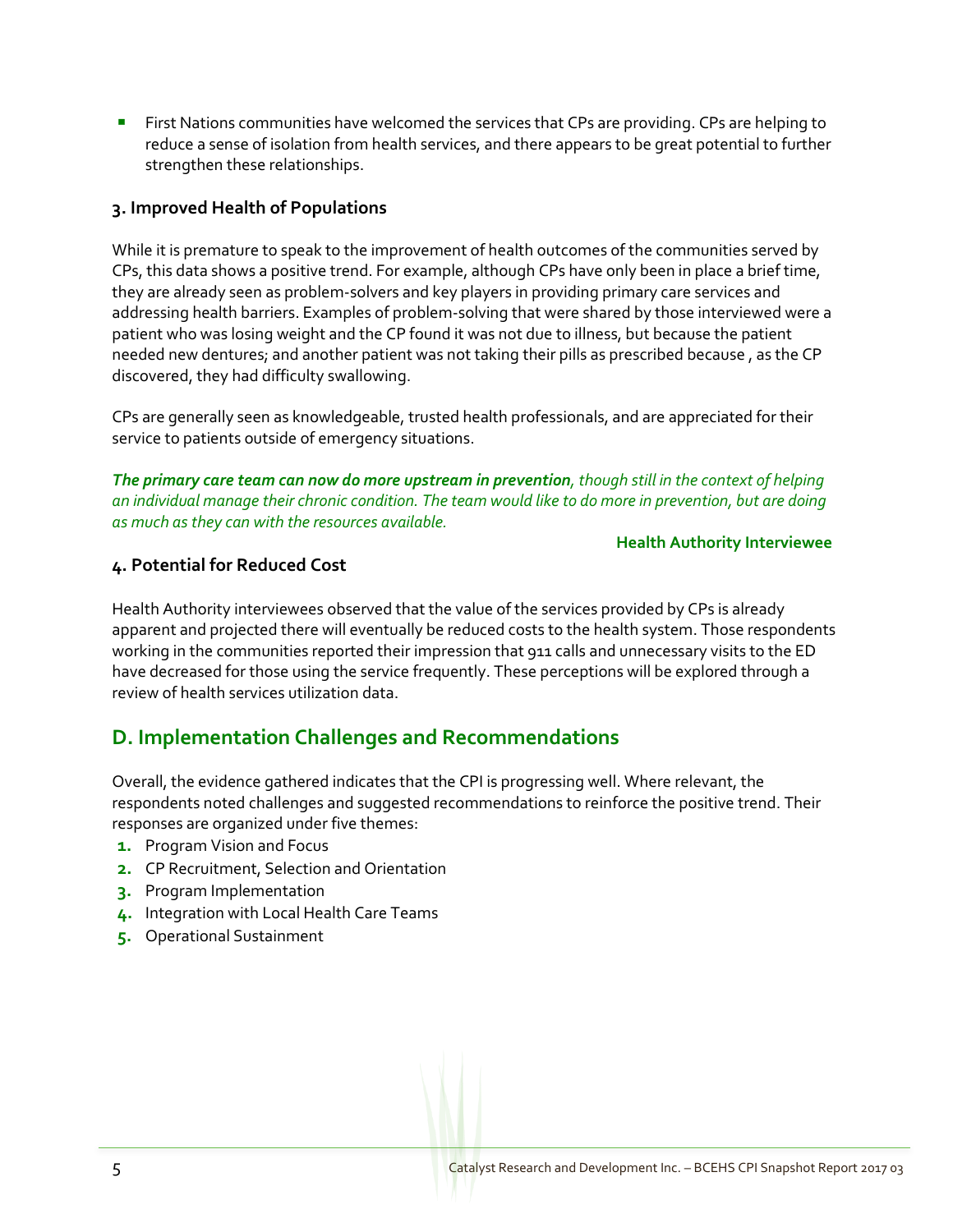### **D.1. Program Vision and Focus**

Some respondents reported the following:

- The CPI focus on residents aged 65 years and over who are living with particular chronic conditions limits the CP's ability to respond to specific health concerns among other populations.
- Some respondents were concerned about the CP's role overlapping or replacing those of other care providers. For example, some respondents were told that home visits were the role of the home support team and not the CP.

Respondents' recommendations:

- Continue discussions among program stakeholders to gain a common understanding of the CPI focus on seniors and the reasons for it, and ways of improving or refining communications for consistent implementation.
- Ensure ongoing communications about the intended role of CPs in terms of bridging service delivery gaps, and not to replace or compete with other care providers in their communities.

### <span id="page-7-0"></span>**D.2. CP Recruitment, Selection and Orientation**

*Going from reactive, emergency service to a proactive one meansstaff have to change . . . It's a different job that needs a different skill set. . . Some good paramedics may not be good community paramedics. . . .It's better to keep recruiting than hire the wrong person.*

#### **RTO Focus Group Participant**

Respondents reported that some CPs struggle with the following challenges:

- Building collaborative relationships with patients and health professionals. This ability is even more important when working in remote and First Nations communities.
- **Working independently. Candidates need to be screened for their capacity to take the initiative** necessary to build community networks and their relationship with patients.
- Knowing how to respond appropriately to older adults or when cultural sensitivity is required.
- **Working effectively and efficiently with record keeping systems and communication devices.**

Respondents' recommendations:

- Recruitment and selection processes should continue to emphasize good people skills, the ability to work independently, and the ability to build relationships with both patients and health professionals.
- **Continue to recruit CPs with backgrounds that enable effective work with First Nations and remote** communities.
- **•** CPs should gain competencies in record keeping, information management systems, and communication devices prior to community work.
- CPs may benefit from ongoing support and training in working with First Nations communities and a long-term perspective (e.g., combining traditional medicine with medical treatment).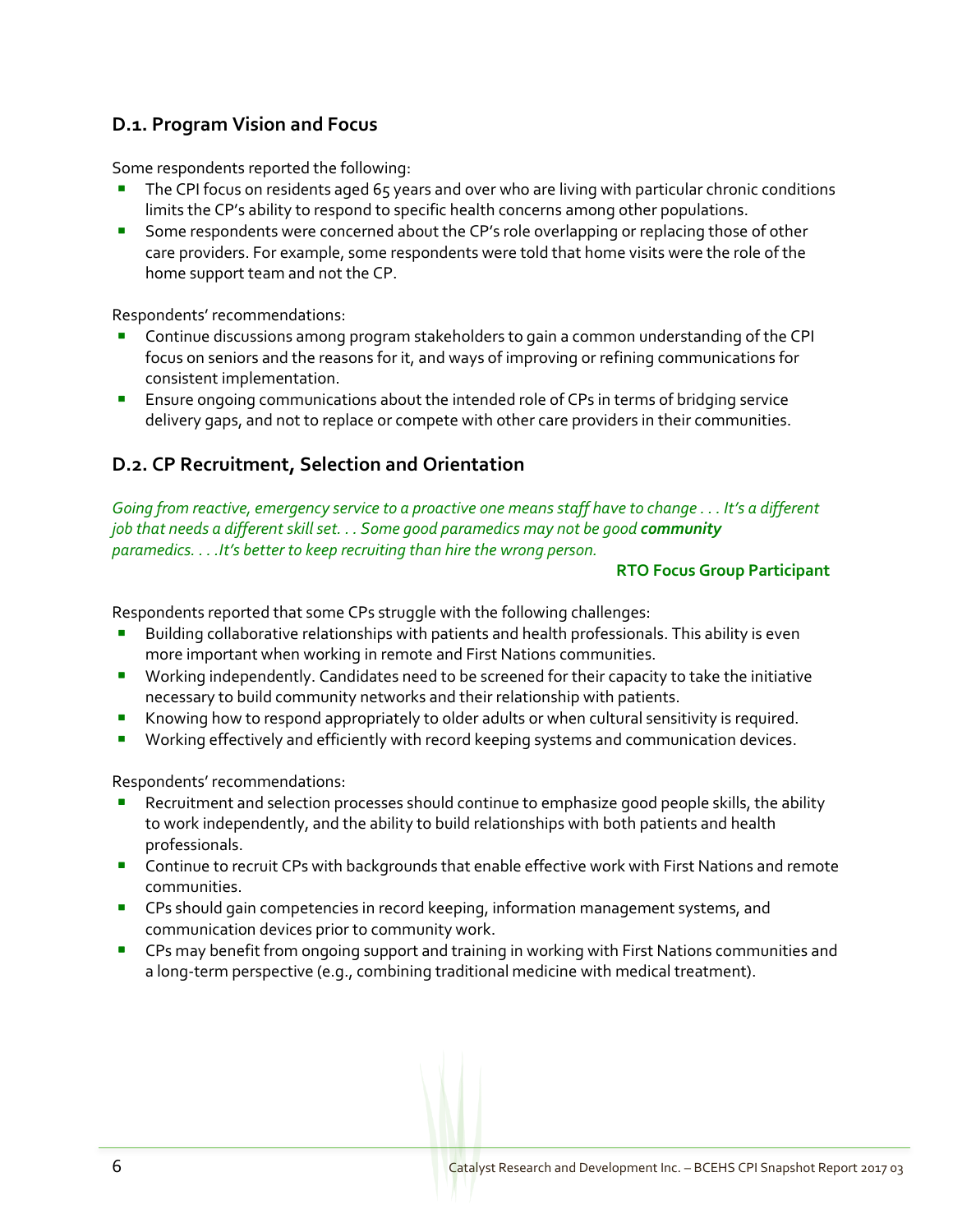### <span id="page-8-0"></span>**D.3. Program Implementation**

Respondents reported the following challenges:

- Factors that contribute to successful implementation for BCEHS and Health Authorities are: building good relationships and communication; engaging all key stakeholders in planning and developing processes, and ensuring clarity of the CPI vision.
- **Some respondents had the understanding that BCEHS would lead implementation, but felt there is** an expectation the Health Authority will drive it.
- In a few cases, the Health Authorities needed more time to set CPI-related processes fully in place before implementation.
- **In some cases, additional consultation with respondents might have smoothed the process for** implementing the program in their community.
- **The absence of a single record system results in reduced efficiency and increases the difficulty of** achieving seamless, quality care for patients. It also means that CPs are spending considerable time completing multiple data entries.

Respondents' recommendations:

- At the outset of introducing the program to a community, establish a shared understanding, role clarification, communication processes, timelines, and a commitment to collaboration.
- **IDENTIFY** local champions and continue to support them (i.e., through teleconferences and webinars).
- **Resolve referral, assessment and data quality issues.**
- **IMPLEM** Implementation of a common electronic medical record would be ideal. Although it is not within the control of the CPI, it would greatly benefit both patients and service providers.
- **Assessments and safety checks need to be reviewed by BCEHS and Health Authorities to clarify** and confirm responsibilities.

### <span id="page-8-1"></span>**D.4. Integration with Local Health Care Teams**

Factors that respondents identified as facilitating local integration were:

- **Mentoring for new CPs by RTOs**
- **Participation in inter-professional team meetings**
- Co-locating CPs with other health team members
- **Including CPs in continuing education**

While respondents felt the process has generally been successful, the following local-level challenges were identified:

- The referral process appears to working well with discharge and community care teams. However, primary care physicians in private practice are not yet as engaged and in some cases do not understand how referrals are to be made or the role of CPs in their community.
- It was noted that some physicians prefer that nurses refer to CPs, and in some cases nurses are positioned to do so.

Respondents' recommendations:

- Continue to work on engaging primary care physicians.
- **Continue to work on sorting out the referral process to ensure that differences among** communities can be accommodated.